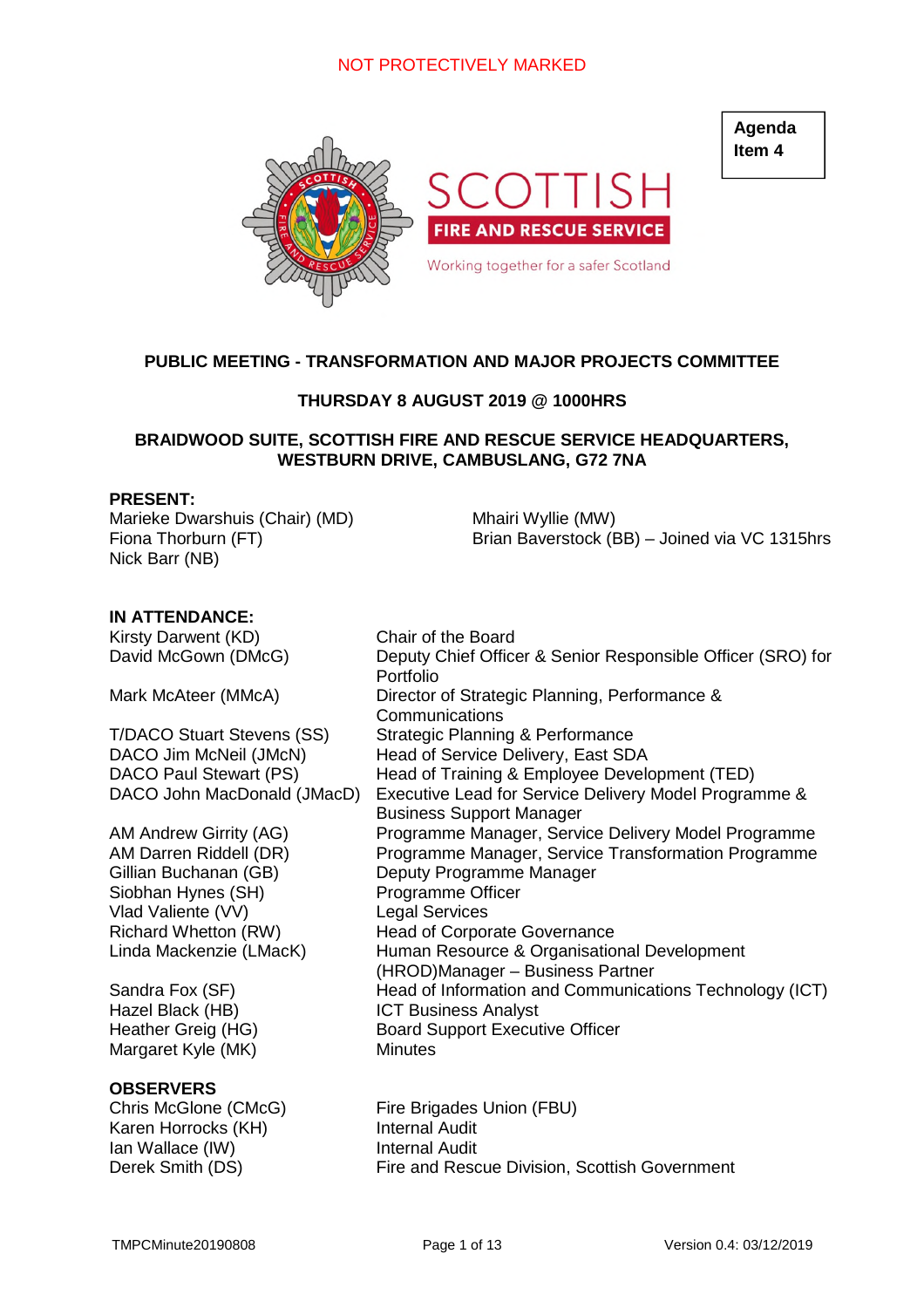| Jordan Murray (JM) | Fire & Rescue Division, Scottish Government |
|--------------------|---------------------------------------------|
| Asha Narsapur (AN) | <b>Legal Services</b>                       |

#### **1 WELCOME AND APOLOGIES**

- 1.1 MD welcomed everyone to the Transformation and Major Projects Committee (TMPC) and requested attendees provide introductions for the benefit of Darren Riddell, Project Manager who has recently joined the Programme Office Team. MD welcomed those observing from FBU, Legal Services, Scottish Government and Internal Audit. BB would join for the latter half of this meeting due to a prior appointment.
- 1.2 Apologies were received from: Sarah O'Donnell, Director of Finance & Contractual Services GM Alasdair Cameron, Board Support Manager Iain Morris, Head of Asset Management

#### **2 CONSIDERATION OF AND DECISION ON ANY ITEMS TO BE TAKEN IN PRIVATE**

2.1 Agreed draft Minute from previous Private Meeting of 9 May 2019 to be taken in private. No other business to be taken in private.

#### **3 DECLARATION OF INTERESTS**

3.1 N/A

#### **4 MINUTES OF PREVIOUS PUBLIC MEETING: 9 May 2019**

- 4.1 SS role not accurately reflected and should read *Strategic Planning & Performance.*
- 4.2 This Minute was approved as a true and accurate record of the meeting subject to the above amendment being accurately reflected.

#### **5 ACTION LOG**

5.1 The TMPC Rolling Action Log was discussed and actions agreed and updated.

#### **6 PROGRAMME OFFICE BOARD ROLLING ACTION LOG**

6.1 DMcG advised that the Programme Office Board now meets monthly. This is due to SMT business being taken care of through other executive arrangements in the Service. DMcG held the view POB required increased scrutiny and management, particularly throughout the next few months, with a view to providing project executive leads and managers additional opportunities to schedule papers coming forward to this Committee.

### 7 **SERVICE TRANSFORMATION PROJECTS**

- 7.1 DR introduced the Service Transformation Projects and Dashboard and provided the Committee with an overview on OHCA, Safe & Well, RRU, Service Delivery Model Programme, SFRS Youth Volunteer Scheme, Climate Change project and RVDS Strategy.
- 7.1.1 Discussion took place around the following projects.
- 7.1.2 **OHCA** – Committee sought reassurance in relation to OHCA, particularly around the longstanding relationship with Scottish Ambulance Service (SAS), especially given there were three ambers within the Dashboard. DMcG explained the main challenge was around tying in with SAS's own Human Resource processes to get the seconded paramedic officer to work with our Programme Manager and then subsequently three paramedics to deliver training. DMcG provided re-assurance that this was on track.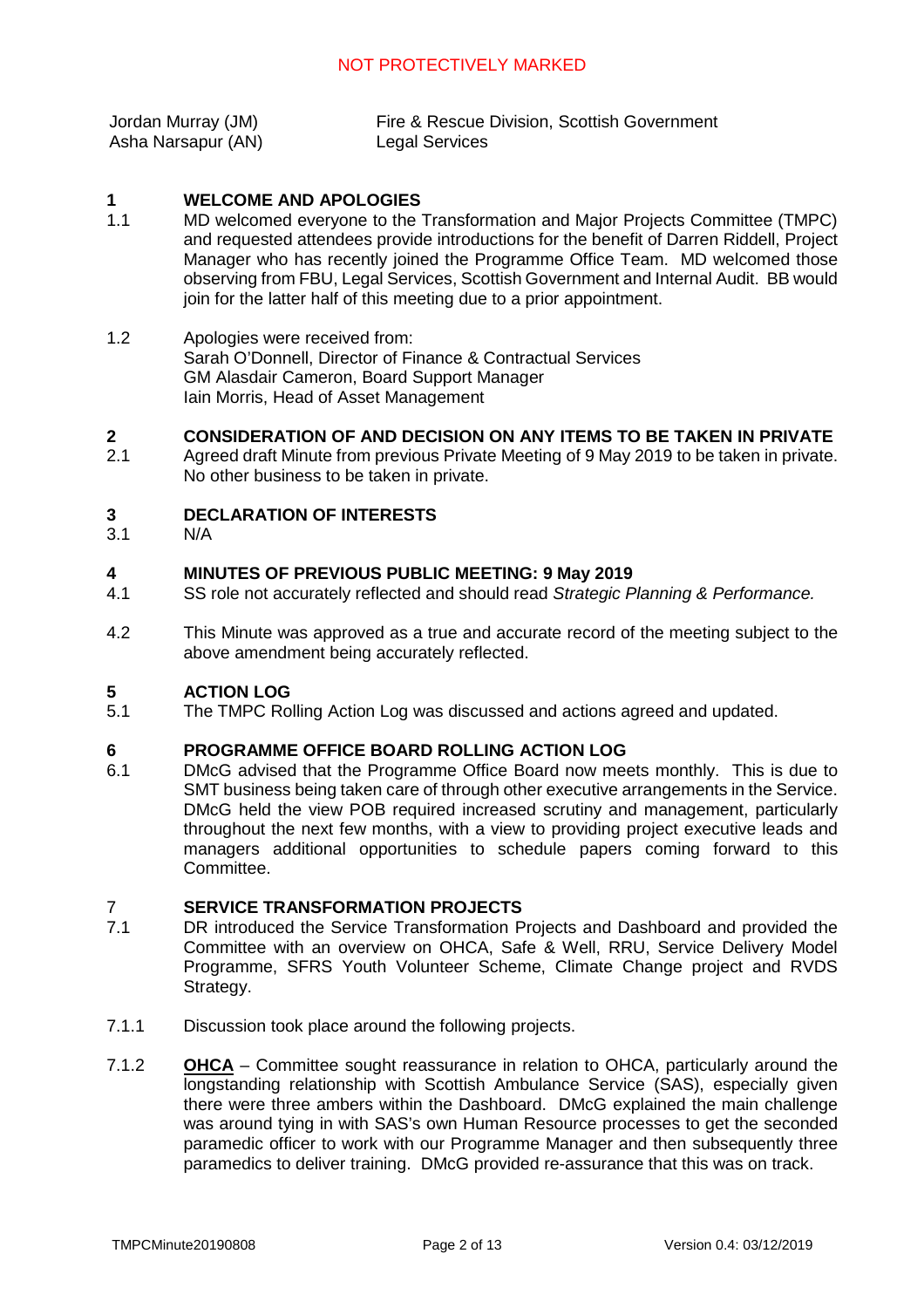- 7.1.3 The Committee sought further re-assurance from DMcG in relation to costs. DMcG reported that SFRS pay for SAS seconded officers' time however this would slip depending on when the paramedics commence their secondment. There will be an additional cost for 2020 due to slippage in post for this year. DMcG was reasonably confident and agreed to obtain further re-assurance at the next POB meeting before reporting back to TMPC.
- 7.1.4 MMcA reported agreement through the Reform Collaboration Group (RCG) where this project is reported to the Chief and Chair of SAS. Any issues arising can be dealt with through that forum.
- 7.1.5 **Safe & Well (S&W) Project** – MD requested an update around the finance of this project. DMcG explained that as the S&W project had not defined exactly how much funding was required ahead of the Business Case Process to identify which projects would receive resource and capital funding for this financial year, it was not deemed the highest priority. The Project Manager had reverted back and reported that should funding not be identified for this project either this year or next year, the implementation of the project would slip by 6-9 months. Discussion was held at the last POB to identify what funding would be needed for 2019-20 and what could appropriately be spent within the procurement rules for this financial year and what was also needed for next year. DMcG reported this was actively being undertaken and would tie in with the Service's Business Case Process for the next financial year. Programme Office Board (POB) and Strategic Leadership Team (SLT) would determine what is needed by way of capital resources during the next few months. DMcG reported Martin Tait and Hilary Sangster would come forward to the next POB with an update on how much funding was required.
- 7.1.6 **RRU** – DMcG reported that whilst showing amber for quality there were no concerns relative to overall vehicles and equipment. DMcG wanted to ensure correct sequencing of reports. It was anticipated a Closing Report would come forward to POB followed by an Evaluation Report looking at quality of appliances, equipment and any other potential issues moving forward. DMcG explained that further work was required to complete the Closing Report which had resulted in the delay in coming forward to TMPC.
- 7.1.7 The Committee queried the timeline for the completion of the Closing Report and suggested more efficient timescales around Closing Reports should be considered.
- 7.1.8 The RRU Closing Report would be submitted to the next Committee meeting in November.

#### 7.2 **Service Delivery Model**

- 7.2.1 JMacD provided the Committee with an overview of the Framework document for the Service Delivery Model Programme and identified delivery phases for five projects, including resources allocated to each programme, governance processes and timelines for each phase of each project.
- 7.2.2 MD sought clarification around timelines, highlighting that the indicative timescales did not reflect the timescales within the High-Level Plan. It was also noted that the Futures Vision had been identified as an urgent starting point, however, the Committee had not yet seen the project dossier.
- 7.2.3 JMacD reported that the timelines take cognisance of the combined projects which form the programme and are based on the knowledge and understanding of the project managers. The project dossiers would be submitted to POB then brought forward to the next TMPC meeting in November. Once the project dossiers had been through POB the High-Level Plan would be updated.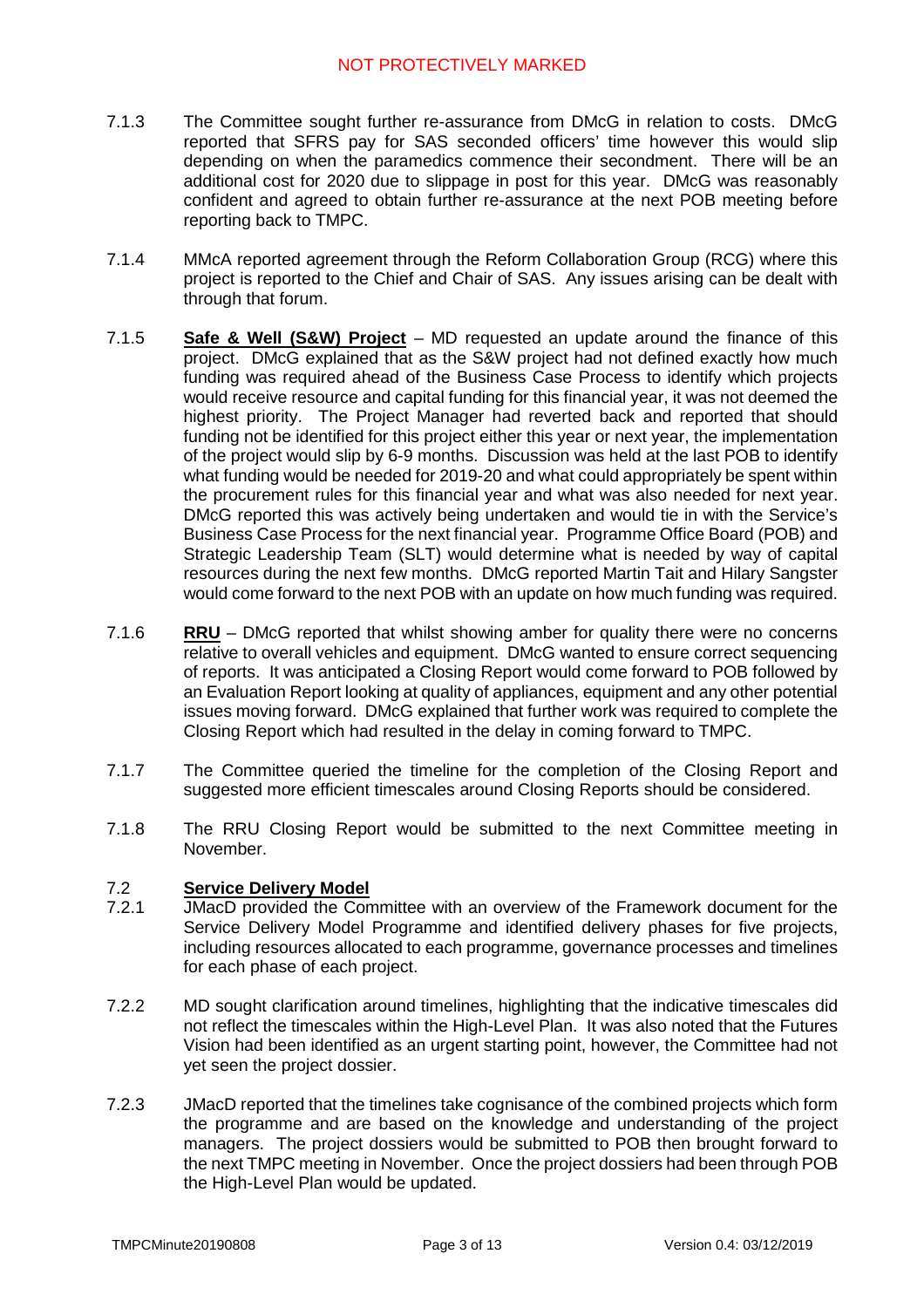- 7.2.4 Assurance was given that each project would be subject to a research and scoping phase, options appraisals and implementation phase and submitted through the appropriate governance routes.
- 7.2.5 The Committee raised concerns around consistency of information brought forward and requested this be resolved prior to the next meeting.
- 7.2.6 The Committee supported the overview provided within the report subject to the indicative timescales given within the Framework Document and the High-Level Plan were updated accordingly and the project dossiers would be submitted to the November TMPC. It was recognised that this document would come back to TMPC regularly and thanked JMacD.

#### 7.3 **RVDS Change Request/Dossier Phase 1**

- 7.3.1 JMacD reported this project is within the scope of the Service Delivery Model programme and will align the RVDS project and extend the reporting period for Phase 1 to align with the family of projects. JMacD requested extending first phase of this report to Q3 December 2019 whilst looking to add "improved attraction" as one of the specific objectives to this dossier.
- 7.3.2 Clarification was given that the Report on Phase 1 would be submitted to POB in December followed by a report to the February TMPC. Committee agreed the Change Request.

#### 7.4 **SFRS Youth Volunteer Scheme Change Request**

- 7.4.1 DMcG informed the Committee of a change with the Executive Lead due to DACO Peter Heath having moved post to the R&R Directorate and DACO John Miller now Head of Service Deliver for the West SDA. This project has now gone through the developmental phase and is now in the implementation phase.
- 7.4.2 The Committee agreed the Change Request.
- 7.4.3 The Committee sought clarification on £200k which was invested in this project. DMcG advised his intention was to write to Scottish Government to provide assurance around funding made available to us this financial year and what the project will do within the next financial year. DMcG awaiting assurances from Project Manager who is currently working with Finance & Contractual Services colleagues prior to responding to Scottish Government.

#### 7.5 **Climate Change Termination Report**

- 7.5.1 DMcG provided background information and provided reasons behind discontinuing with this project. This project was previously listed on the dashboard as part of the original programme. The overall vision of the service was to change and address the needs of climate change in Scotland. DMcG provided assurance work is being undertaken within executive structures relative to electric fleet, response, prevention and flood risk mapping etc. It was therefore considered that there was no requirement to formally commence with the Climate Change Project.
- 7.5.2 Committee requested the report reflect the examples of work continuing in the background and that consideration of climate change would be ongoing. DMcG reported an Executive Board had already been set up chaired by Sarah O'Donnell which supports Climate Change. DMcG would update the paper to reflect this.

**ACTION: DMcG**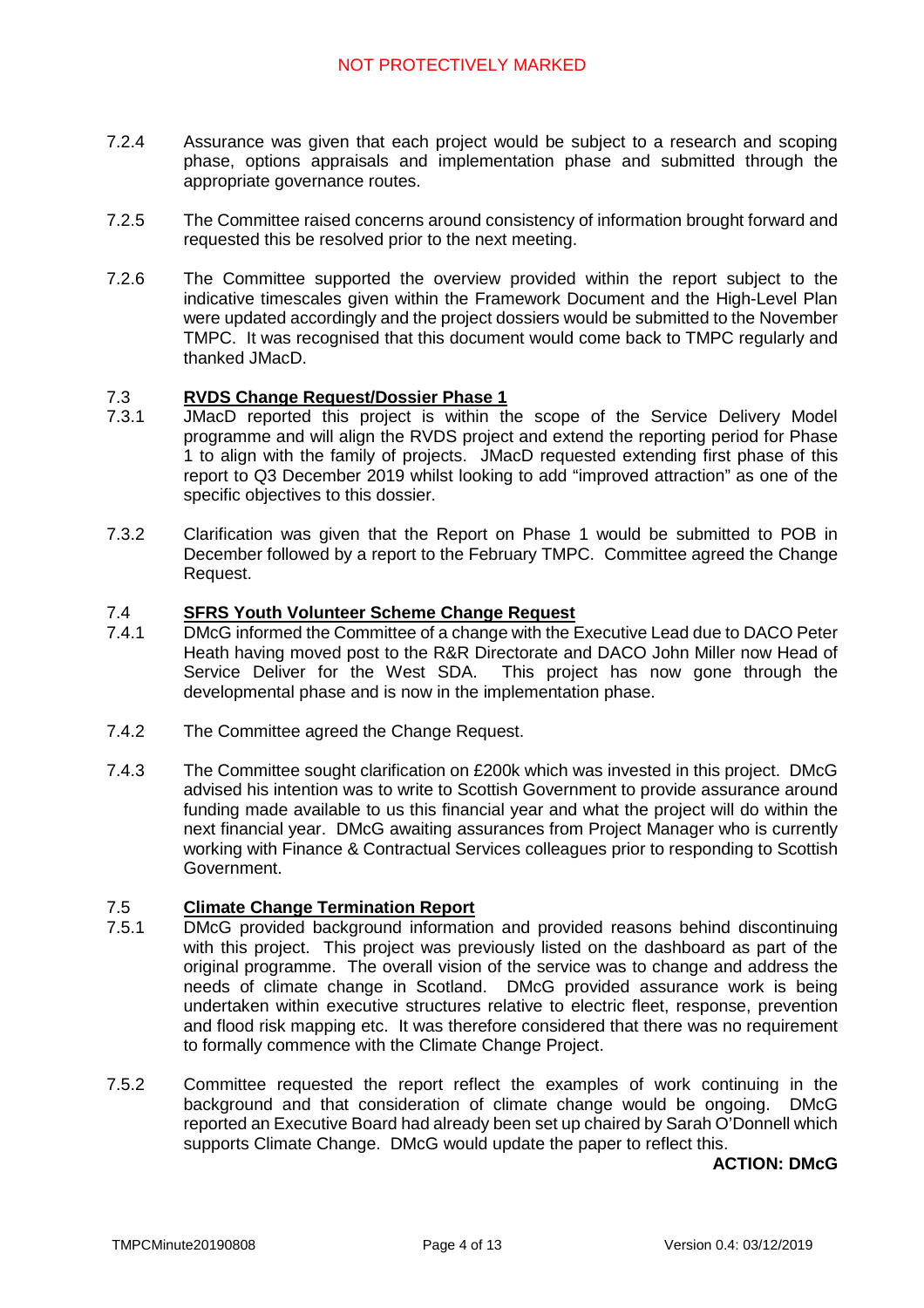7.5.3 Committee held the view if project was to be removed from the High-Level Plan this cannot be authorised at this Committee therefore any amendments to High Level plan will require Board approval.

## **ACTION: DMcG**

### 8 **MAJOR PROJECTS**

#### 8.1 **Dashboard**

- 8.1.1 DR introduced Major Projects Cover Paper together with Dashboard and provided Committee with overview upon each project.
- 8.1.2 Committee raised concerns why McDonald Road was showing green for time and cost within Dashboard.
- 8.1.3 DMcG acknowledged Committee's concerns and proceeded to provide update associated with time and cost and advised that a report would be submitted to the November meeting.
- 8.1.4 DMcG reported that the Asset Management team are in close contact with Pick Everard, the main Contractor for McDonald Road. To date the Head of Asset Management has no knowledge of the design specification, solution nor the associated costs or materials from the Architect but this is being worked on and once determined the cost in terms of additional capital and what this will mean in terms of time and delay for this project will be known. Once this information was available a report would be submitted to the next POB.
- 8.1.5 Committee sought clarification where the figure of £2million at May's TMPC was derived. DMcG reported this figure may have been indicative.
- 8.1.6 MD raised concerns in respect of verbal reports requesting available information be incorporated within the dashboard to assist in producing meaningful reports and further explained the dangers of undermining the governance process.
- 8.1.7 MD requested additional clarity in respect of current activity at the McDonald Road site. DMcG reported whilst the main issue relates to the McDonald Road roof, alternative work is currently being undertaken at the wider McDonald Road re-development site.
- 8.1.8 Revised Delivery Plan to November meeting to include financial implications together with wider implications upon the capital budget across the board, re-allocation of funds may be required.

## **ACTION: IM/DR**

#### 8.2 **Business Process Review Phase 1 Closing Report**

- 8.2.1 SF reported Closing Report had been through the Business Process Project Board and POB and handed over to Hazel Black, Senior Business Analyst to provide further information.
- 8.2.2 HB reported project did not deliver on time and was subject to extensions due mainly to resources taken to complete this project. In terms of cost this was delivered to considerable underspend. This project achieved many of the original quality milestones. An extension to scope incorporated a Cultural Diagnostic exercise which assessed the organisation's readiness for change. Further recommendations are being followed up by Sarah O'Donnell as Executive Lead. Item 3.1 Success criteria within report were all met.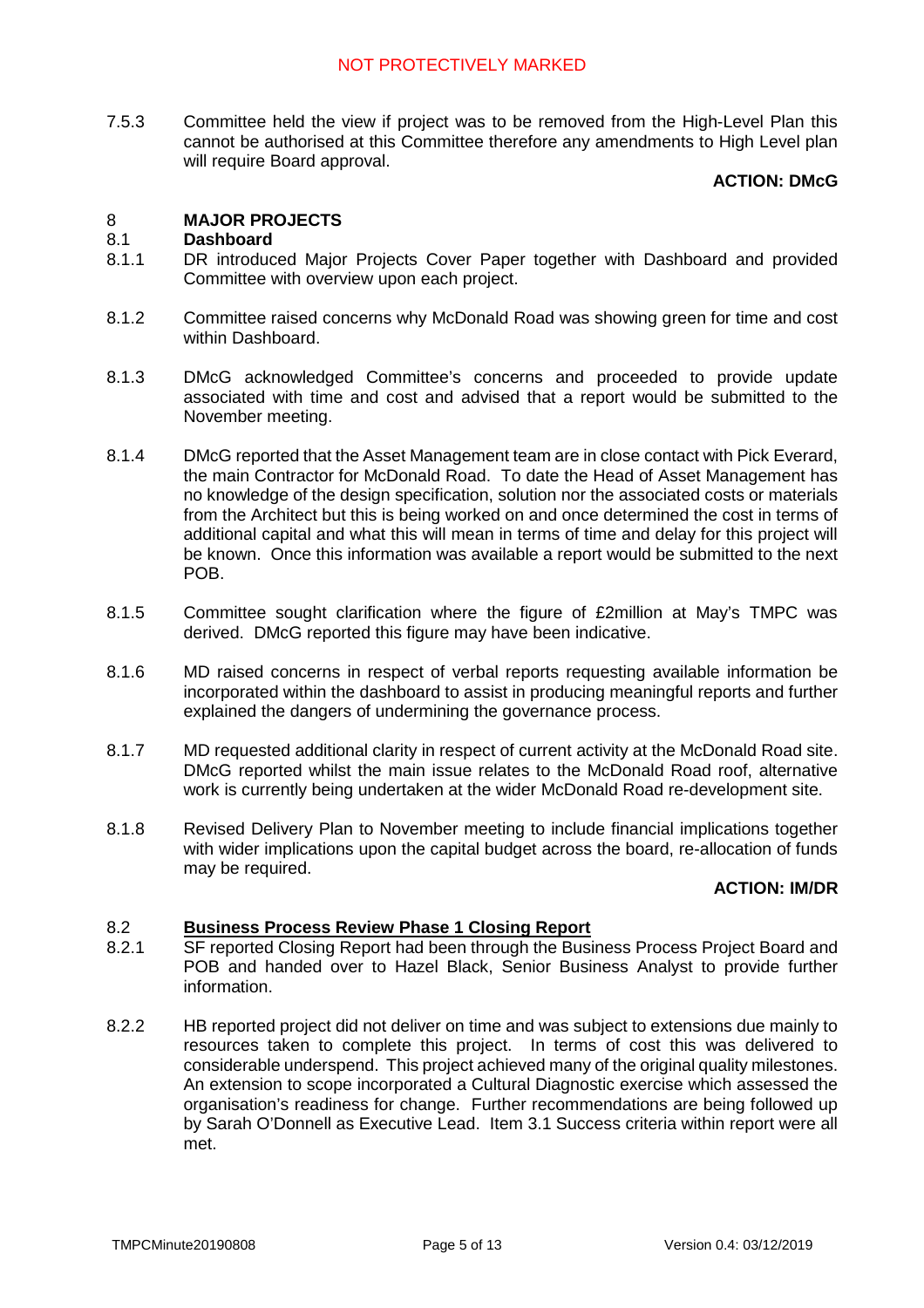- 8.2.3 Committee was content with the Business Processes and believed this will provide further opportunities beneficial to the organisation, however, wanted to know what were the next steps.
- 8.2.4 MMcA reported this will be used as a landing pad which will pick up learning from projects, tools utilised and adaptation of tools with a view to becoming part of the Service Improvement Programme. It is anticipated a suite of service improvement projects will be commissioned and become part of the Business Improvement process for the whole service.
- 8.2.5 Committee thanked SF and HB for report and agreed to accept Business Process Review as a closing report.

#### 8.3 **PVG Project Dossier**

- 8.3.1 LMacK provided background information on PVG Project Lead. This was previously brought to TMPC in May 2019 with subsequent project dossier completed and brought forward to August TMPC for approval. LMacK summarised key points within dossier.
- 8.3.2 Committee raised concerns around what the service is doing at operational level to mitigate PVG risks prior to 2021 and sought re-assurance around organisational and reputational risk.
- 8.3.3 LMacK provided explanation around reasonable timescales, prioritisation and tracking areas of risk using interdependencies and further explained there were planned approaches for each area. MMcA provided further assurances that the service is taking every possible step to mitigate any potential risk. DMcG explained mitigation of risks will be covered within the project along with the provision of operational guidance documents and discussed at the next POB. Project Managers have been asked to provide their top risks and will be included within the portfolio of the Risk Register and escalated if necessary.
- 8.3.4 MD requested the Corporate Risk Register in relation to the impact of PVG checks is reviewed.

# **ACTION: LMacK**

- 8.3.5 Committee requested further clarification upon Communications and Engagement and what was being delivered to personnel. LMack looking in more detail around concerns and mitigating fears and is in discussions with rep bodies.
- 8.3.6 Committee sought clarification why the cost of PVG has decreased from circa £900K to circa £411K. LMacK reported latter figure was spread over the whole range of the project and based on the initial estimate of all uniformed members of staff. This figure may decrease over time. DMcG advised some of the underspend will be allocated towards PVG project for this financial year and then a business case put forward for next financial year.
- 8.3.7 Committee agreed PVG Project Dossier.

#### 9 **LEGACY REFORM PROJECTS**

#### 9.1 **Dashboard**

- 9.1.1 DR introduced Legacy Reform Projects and associated Dashboard and provided Committee with an overview of each project.
- 9.1.2 **Operational Intelligence Ph3 Closure** - delayed until next quarter due to gathering of information.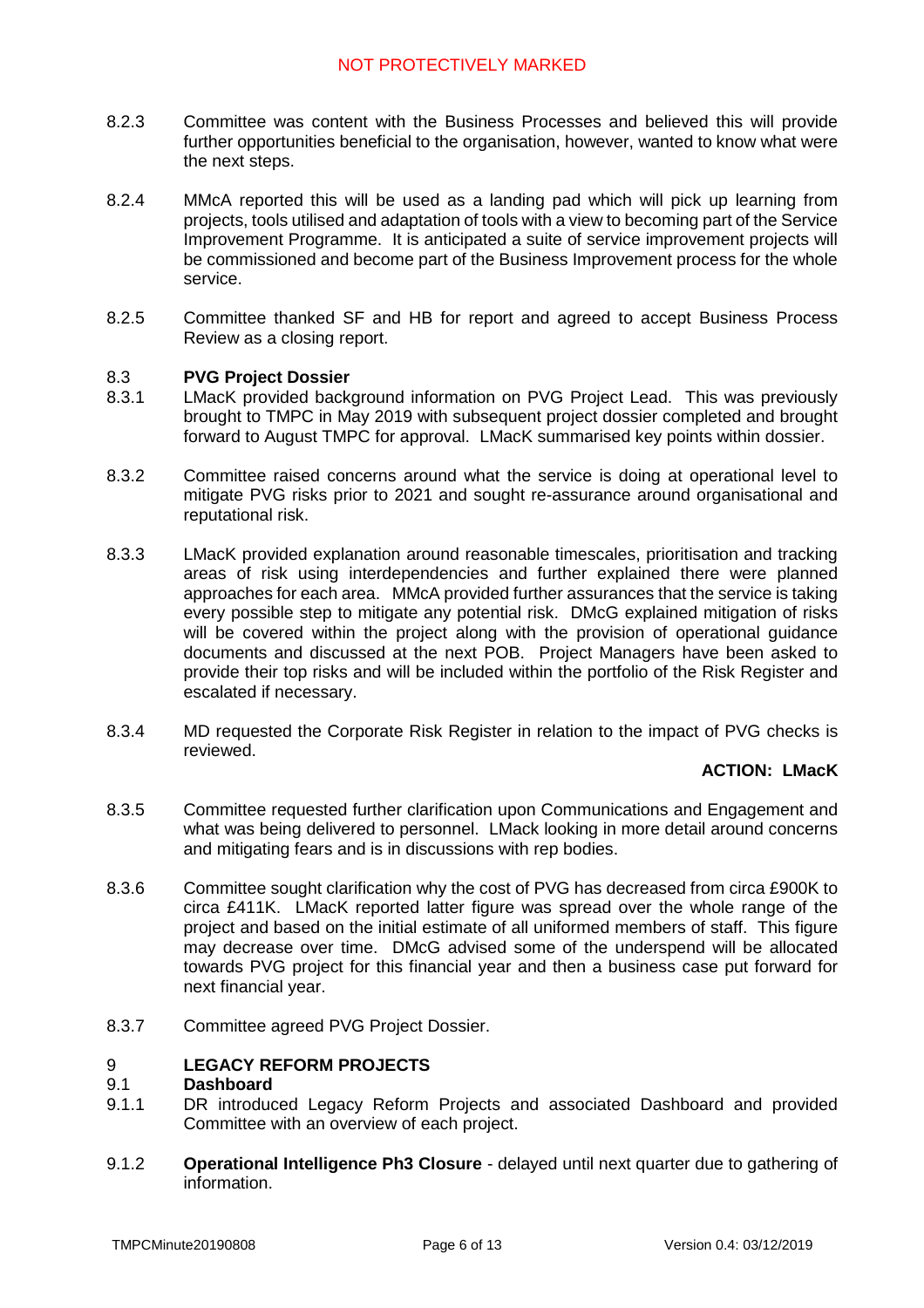#### 9.2 **New Watch Duty System Closing Report**

- 9.2.1 Due to DACO Jim McNeil having been called away on business, RW provided Committee with update upon the New Watch Duty System, particularly further information identified under Lessons learned/identified. As of June 2019, SFRS has upto-date staffing models. R&R have established Staffing Project to undertake a full review of processes. The Project Team have reviewed internal and external business processes. Cross Directorate Working Group will continue to look at reviewing retirement and recruitment.
- 9.2. Committee were content with the additional information provided under Lessons Learned, however, sought clarification around costs and overtime.
- 9.2.3 DMcG advised due to many factors it was difficult to pin point and almost impossible to extract this information, however, if required, would provide graph to provide some indication. DMcG advised overtime was back on track and budgeted daily.
- 9.2.4 The Committee recognised the magnitude of overspend on overtime. JMcN joined meeting and proceeded to provide update on the monitoring of overtime and the benefits of the flexi duty system being able to capture annualised hours.
- 9.2.5 Committee requested updated Benefits Implementation Policy comes back to TMPC in 12 months indicating overview of original benefit, greater flexibility and overall savings having been realised. Committee requested highlighting within report the significant difficulties around the implementation period due to key issues not being adequately anticipated.

# **ACTION: RW**

- 9.2.6 Committee agreed to close project on the proviso Benefits Implementation Review comes back to TMPC.
- 9.2.7 *JMcN departed TMPC 12:15hrs.*

#### 10 **GENERAL REPORTS**

#### 10.1 **Gateway Review Action Plan**

- 10.1.1 RW provided Committee with verbal report on the Gateway Review Action Plan particularly in relation to 1) assurance on how actions are validated and 2) clarification regarding contingencies for the Committee's information with a view to closure.
- 10.1.2 RW reported having agreed with the SRO that further scrutiny and detailing is required and this will go forward to the next POB Meeting on 28 August with a view to being brought forward to November TMPC.
- 10.1.3 Committee sought clarification on contingency planning and the validation of actions. RW advised the contingency arrangements are informed by the assessment of risks relevant to each project and reported that additional assurance on validation of actions would be provided through routine management follow-up and internal audit which will commence in October.
- 10.1.4 RW referred to the two points within the Gateway Review Action Log. Committee were content considering these are completed and requested full update with the associated action plan for the next TMPC in November.

**ACTION: RW**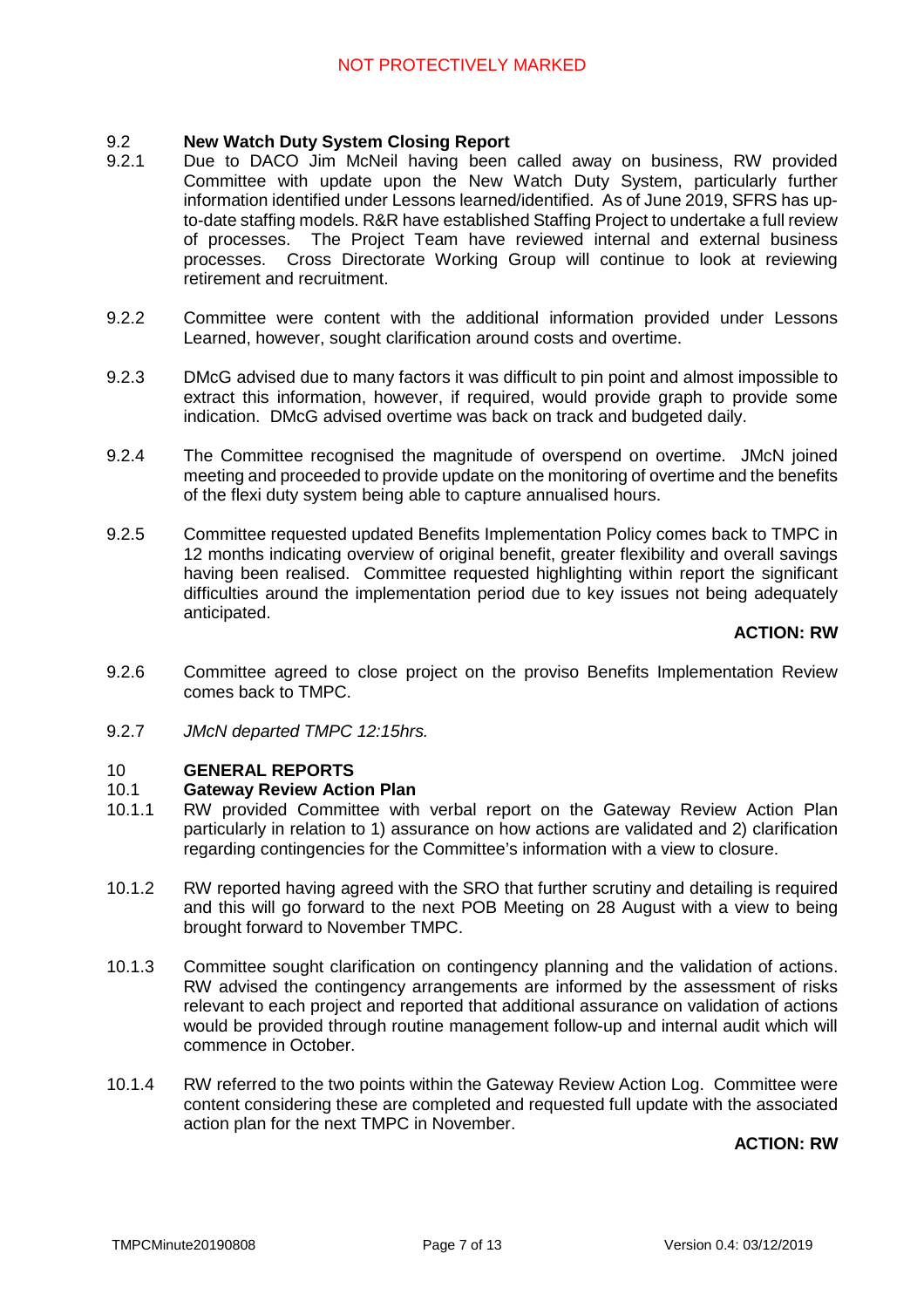#### 10.2 **Delivery Plan**

- 10.2.1 Committee were mindful that the Delivery Plan requires to go back to the Board with the proposal that the Climate Change issue as a Project is taken out and the reason provided for this. Indicative timelines for projects require further updating.
- 10.2.2 RW reported version control has now been introduced with the intention to bring to TMPC for comment then to the Board for approval. High Level plan will require to be maintained in terms of an updated document giving accurate reflection of change activity. RW considered the High Level Plan would require to be a regular feature at TMPC.
- 10.2.3 Committee sought clarification on the anticipated approach to baselining. RW agreed with Committee's understanding whereupon it is anticipated to get to a stage where we are content to baseline.
- 10.2.4 Committee content with updated Delivery Plan with this being submitted to Board with the request for change and reviewed timelines.

## **ACTION: RW**

#### 10.3 **Benefits Management Strategy**

- 10.3.1 RW provided TMPC with update upon the Benefits Management Strategy and commended GB for her efforts in preparation of this paper. RW reported this was an explanatory document demonstrating trackable benefits. Baselining is also a key part of this document and working towards a more defined approach to benefits.
- 10.3.2 Committee sought clarification on the approach relative to double counting in relation to multiple projects and benefits. RW reported his main concern was baselining and ensuring we have trackable data. Discussions arose around Lessons learned and whether Benefits Realisation was a place to capture lessons learned/lessons identified.
- 10.3.3 Committee welcome approach to Benefits Management Strategy, however, sought clarification on benefits profiling and retrospective tracking for each project, how this would be undertaken and any benefits tracking beyond project closure.
- 10.3.4 DMcG assured Committee retrospective tracking will be undertaken where possible. MMcA highlighted as part of the long-term strategy some of these benefits will feature as part of the Performance Framework.
- 10.3.5 MD raised the issue of the TMPC role and whilst content with strategy wished to ensure there is an individual benefits portfolio for each project incorporating baseline, tracking method and benefits. Committee requested either population of table or individual Benefits Profile for all current projects come back to February 2020 TMPC.
- 10.3.6 DMcG agreed to work with Project Managers to develop Benefits Management Strategy. It was suggested that Benefits Management Strategy be a standing TMPC Agenda item moving forward with a view to providing TMPC assurance systems are in place and benefits progressed and tracked moving forward.

## **ACTION: RW**

10.3.7 RW agreed to provide further reiteration of Benefits Management strategy for November TMPC Meeting.

## **ACTION: RW**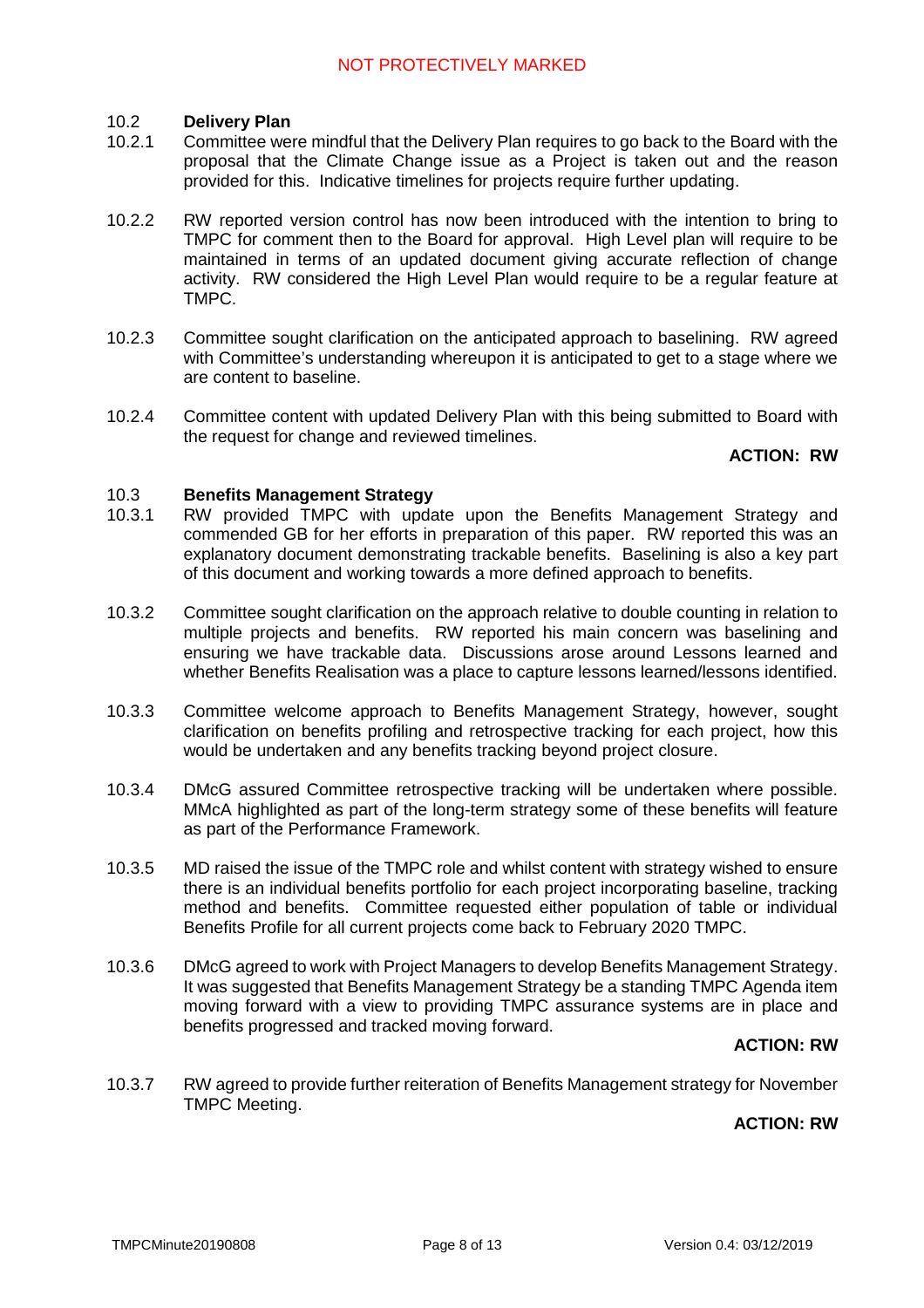### 11 **COMMUNICATION & ENGAGEMENT UPDATE**

### 11.1 **Communications and Engagement Principles**

- 11.1.1 MMcA provided update/introduction of Comms & Engagement Principles for noting by the Committee. MMcA advised that the Head of Comms & Engagement was working to strengthen the approach around Comms & Engagement across the whole programme as well as individual projects. MMcA reported taking the National Standards of Engagement and build this into Comms & Engagement moving forward.
- 11.1.2 MMcA reported the Legal Team have had discussions and will determine how we comply with National Engagement standards to ensure we comply with best practice which currently exists in Scotland. It is also intended to support this to ensure each plan for the programme and each project complies with the strategy. Looking to build up performance aspects from Comms & Engagement and endeavouring to track what we promise to deliver in terms of Comms & Engagement processes with a view to meeting National Standards and report back to the Committee in due course.
- 11.1.3 MMcA reported strengthening the approach to Stakeholder Management driven by both analysis of Transformation consultation and work undertaken with focus groups (*not yet reported to the Board*) along with work having come through from the Communications and Strategic Plan. Recurring themes have been noted i.e. lack of understanding of certain terminology. MMcA reported further work required upon Framework with the intention of working with the Project Managers/Programme Office Team and produce Programme Plan for Comms & Engagement for November TMPC along with as many of the Project Plans as possible.
- 11.1.4 MW raised concerns around the following:
	- "Genuine" engagement language used and requested reinforcement on the value around "genuine engagement".
	- Engagement Plans being regional or national.
	- Confusing the difference between "*inform, communicate and engage*" and suggested looking at the NHS Delivery Matrix.
	- Item 3.5.3 Working Together Description under the standards and what this means.
	- Item 3.7.1 Engagement Evidence could be clearer upon understanding the needs of Service and our Stakeholders.
	- Third Sector is not recognised as a Stakeholder.
	- Language around managing stakeholders, suggested "*managing relationships with Stakeholders*."
	- Insufficient evidence within training section.
- 11.1.5 MMcA gave assurances around MW's observations and would incorporate the amendments into the plan.
- 11.1.6 In relation to dedicated Communications Officers for individual projects, MMcA gave assurance that Comms & Engagement would act as a business partner to assist staff and maintain key relationships between the Programme Office and Comms team.
- 11.1.7 MMcA reported that the Head of Communications and Engagement or her deputy would attend regular Programme Office meetings to ensure individual projects come forward within the Service Transformation Comms Plan.
- 11.1.8 The initial Comms & Engagement plan would be submitted to the November TMPC meeting.

# **ACTION: MMcA**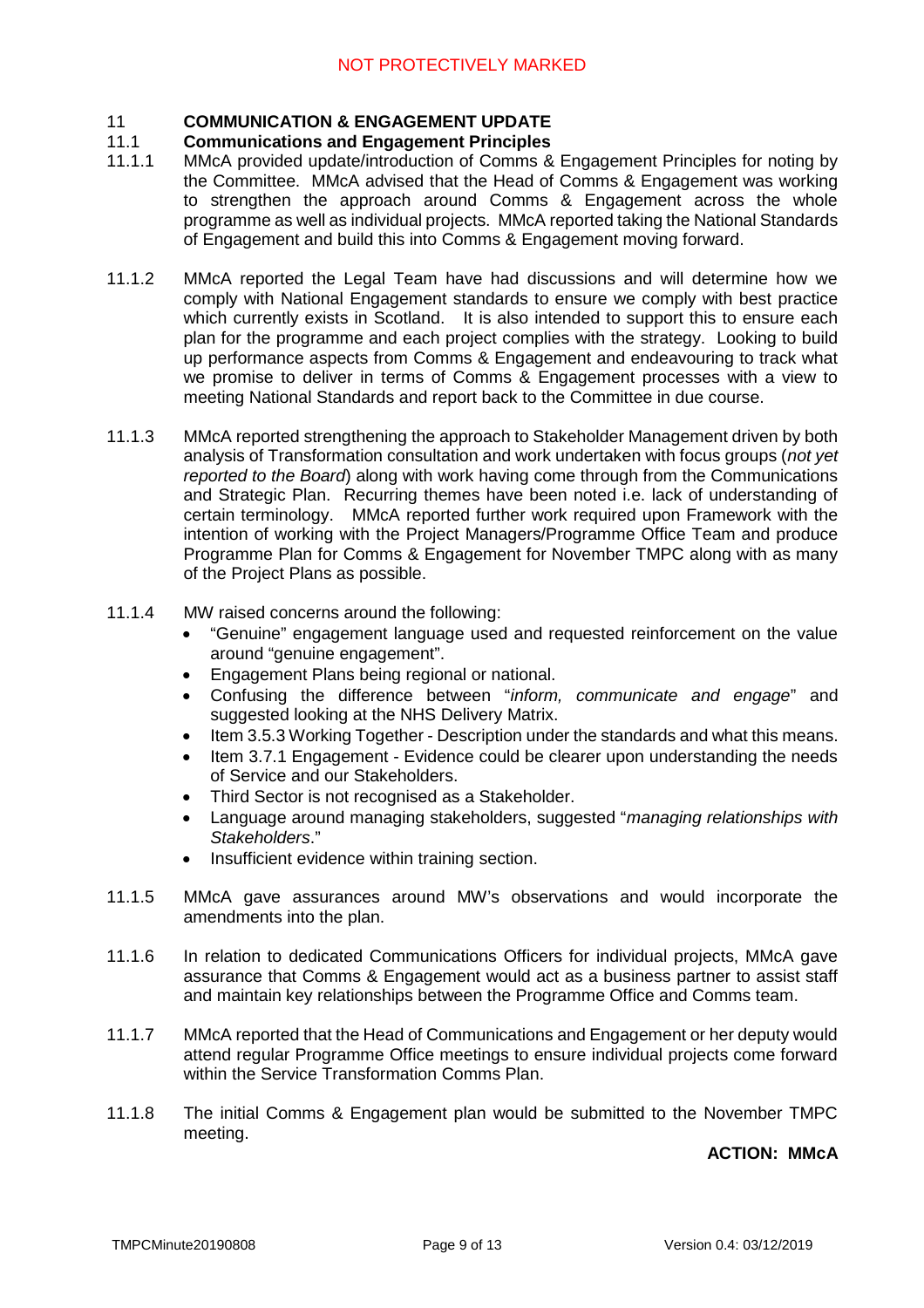#### 12 **RISK**

### 12.1 **Risk Tracker/Dashboard**

12.1.1 RW reported during the previous Programme Office Board the Risk Tracker was reviewed which resulted in no changes. In relation to the TMPC action, the SRO led discussions to determine if the Risk Tracker was fit for purpose in terms of management of risk. The outcome was the continuation of the re-formatting of work which will go forward to the SRO on 28 August. The Programme Office is currently working with all Project Managers to identify all key risks within each individual risk action log and provide focus on middle ground in terms of risk. Those attending the next POB will be asked to discuss their high-level risks. RW reported this would assist in pulling out actions from individual Risk Registers.

#### 12.2 **Strategic Risk Register**

- 12.2.1 RW reported SFRS Risk & Audit Manager would contact all Directorates to request all risks are reviewed and mitigated as required. The revised Strategic Risk Register format will be reported to ARAC on 10 October and submitted to SLT on 23 December.
- 12.2.2 The Chair requested BB's view from an Audit and Risk perspective. BB advised he had discussions with David Johnston on how to simplify the presentation of the Risk Register and this was work in progress. BB reported within the Audit Plan for this current year having a review of Risk Management and was keen to use this review process to inform any changes. BB was mindful of the timing of this work in terms of developing a new presentation and highlighted two options, with option 2 his preferred route. Option 1 – make changes which are reviewed by Audit Process *or* Option 2 – use the Audit process to inform changes. RW agreed it made sense to take the recommendations from the audit process and held the view, given the acceleration of the Programme Office Board, to focus more on risk.
- 12.2.3 MD content Risk Tracker/Dashboard is taken forward through the Programme Office Board with a report back to the next TMPC.
- 12.2.4 MD also referred to the Strategic Risk Register, particularly the governance process for specific strategic risks having been allocated to specific Committees and raised concerns around the corporate risk flowing from strategic risk having failed to deliver service transformation and highlighted this is no longer relevant as it relates to the previous status. As we are now ahead of this process MD requested this is remedied as a matter of urgency.

# **ACTION: DMcG**

- 12.2.5 DMcG provided MD assurance that each individual project is now reviewing their risks and our strategic risks will predominately be informed by those. SLT require to inform series of risks. DMcG reported the next POB will identify and collate the highest priority risks.
- 12.3 **Update on TED's Capacity To Deliver Training Associated With The Transformation Programme**
- 12.3.1 PS reported TED review is now complete. In terms of governance, a spotlight on the TED review is being applied by the Staff Governance Committee on 5 September. The full TED Review, Report and recommendations will be presented to the SLT Business Briefing on 12 August thereafter to the formal SLT on 26 August prior to going to Staff Governance Committee on 5 September.
- 12.3.2 PS provided TMPC with update on TED's capacity to deliver associated training to quality and time.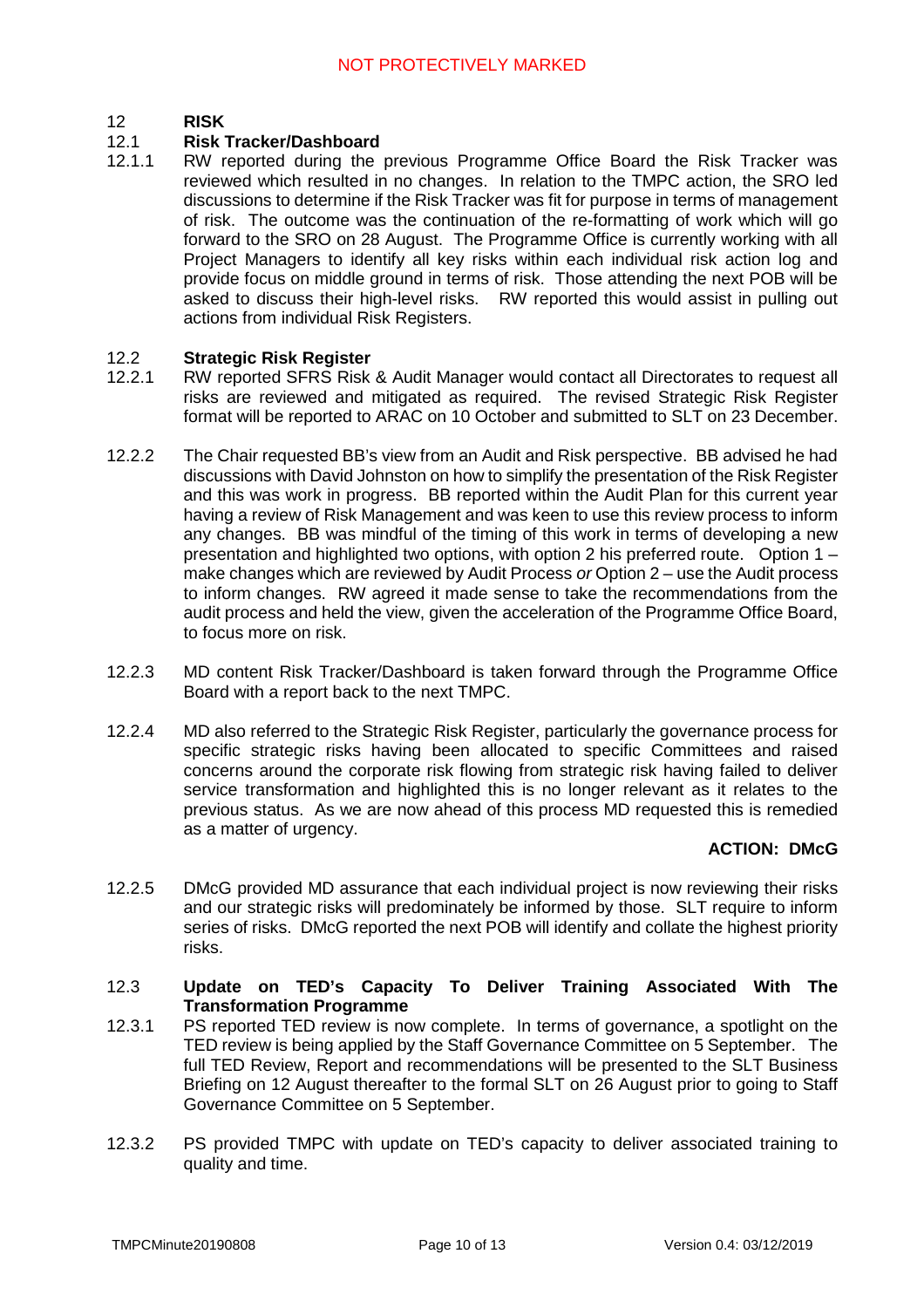# NOT PROTECTIVELY MARKED

- 12.3.3 PS reported all service transformation projects are included within TED's organisational training needs analysis which is conducted annually and is scheduled into the wider training programme. In respect of governance arrangements, TED will report through POB. There are some issues around transformation projects and some of the wider challenges flowing from the TED review which start to look at resource and capacity implications which are acknowledged and referenced within the report and will be discussed at SLT as part of recommendations. The TED review has made phasing recommendations which will aid discussions around organisational prioritisation, type of training and delivery.
- 12.3.4 Recommendations have also been split into four key groupings allowing round discussions as opposed to an individual capacity. PS content governance arrangements are wrapped around the discussions to be had at SLT.
- 12.3.5 Committee raised concerns how TED will ensure appropriate capacity to deliver transformation training at the appropriate time. PS advised he is looking at the desired end state of the Training department and function and aims to mould flexibility into the training capacity enabling flexibility based on the organisational training requirement. This will involve decisions around prioritisation to allow some of the Transformation projects prioritisation over other parts of training.
- 12.3.6 PS provided assurance around TED flexibility through recommendations within the TED Review, namely increasing the number of Instructors by re-engaging staff who have previously worked in TED and who are no longer employed by SFRS; enhancing the number of instructional staff who work on fire stations in an operational capacity. PS reported looking at qualified individuals and staff members who undertake different roles who can be pulled into the TED environment, however, this may result in challenges maintaining appliance availability. PS advised he is also looking at individuals who are designated as national instructors within the national instructor pool and local instructors. PS also proposed to bring these instructors into cluster environments to allow crossover of training.
- 12.3.7 DMcG provided additional assurance that as much work as possible has been undertaken to identify demand, have knowledge of immediate priorities up to the end of this financial year i.e. OHCA and MTA and the skills to shift resources as necessary and that training was in place to support the programme. Any additional costs would be considered through Business Cases currently being developed. It was anticipated delivery timescales would be reported on in November.
- 12.3.8 It was noted that the impact on the operational service delivery aspect of the TED review would be observed through the Service Delivery Committee.
- 12.3.9 MD sought clarification upon two points as follows:
	- (1) Governance, particularly delivery of recommendations and the implementation stage of recommendations. Should we reconsider the delivery stage of recommendations considered through TMPC as opposed to Staff Governance?

RW reported this will be part of the SLT discussions upon forming a Project or Programme Board and will report back in due course where this will sit.

(2) Depending on the progress of conversations with rep bodies and based on some form of agreement being reached, MD requested update comes forward with indication of delivery and training. DMcG agreed to put TED's capacity to deliver Training placed on Forward Plan for November TMPC.

## **ACTION: BST**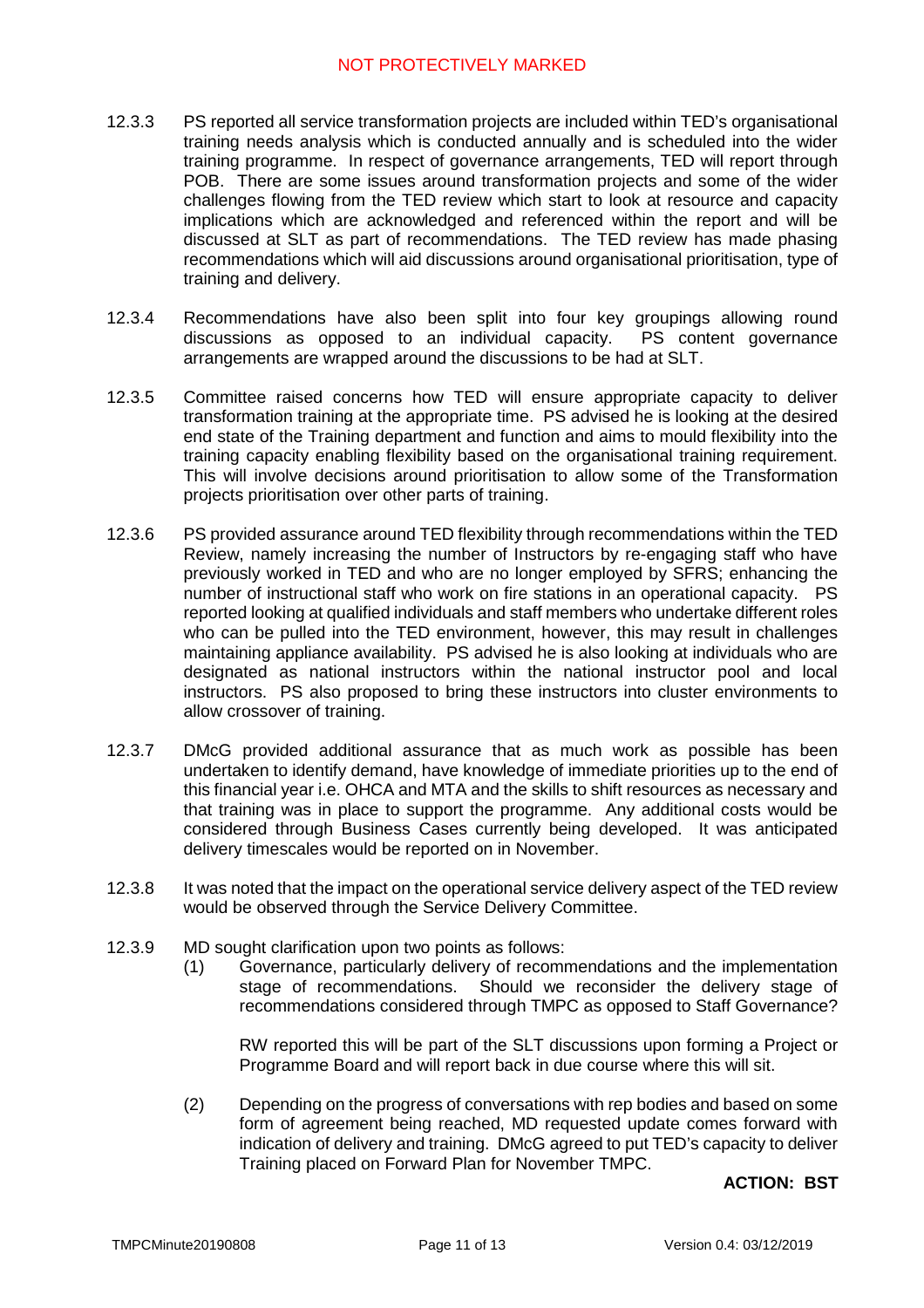- 12.3.10 Committee sought further clarification at which point will TMPC know the overall assessment of training needs across various projects and at what point will this be completed and compared to capacity along with clear plans how capacity can be adapted to meet needs. DMcG advised it was hoped this information would be covered at the next TMPC in November.
- 12.3.11 PS reiterated the training content and the delivery models required to deliver training are now available. Training courses for MTA and OHCA have been developed. Volume and scheduling will go hand in hand.
- 12.3.12 Committee advised it may be appropriate for other support functions i.e. ICT/HR to indicate their capacity to support the Service Transformation Programme. MD's preference would be to wait for the revised Strategic Risk Register to be presented to the Committee before determining what areas to spotlight.

### 12.4 **TMPC Action Log – Risks Reconsidered**

**7 February 2019**

Item 12.14 – Committee agreed Spotlighting complete therefore can be closed. Item 12.14 – Corporate Risk – remains open.

## **9 May 2019**

Item 14.1.3 – Remain Open. Committee have not had sight of reporting format. Risk Register to be updated to read "Ongoing. Verbal update received at TMPC on 8 August 2019".

#### 13 **COMMITTEE ROLLING FORWARD PLANNING**

13.1 Items added to Committee Rolling Forward Plan as follows:

> Updated High Level Plan Service Delivery Model Programme - Project Dossiers RDS Options Report (February) Final Version of Benefits Strategy for decision. Outcome of Training Reviews Communications Plan – Standing Item Benefits Realisation Plan – Standing Item Closing Report for RRU's Closing Report for Operational Intelligence Risks

- 13.2 **Items for consideration at Future IGC, Board and Strategy Day Meetings** Board - Climate Change and change to High Level Plan IGC – Conversation around the TED capacity and support capacity.
- 13.3 MD concluded meeting by advising she will stand down as Chair of TMPC, however, will remain on TMPC until her time on the Board has concluded as this will provide continuity. Fiona Thorburn will Chair the TMPC moving forward. On behalf of the Executive, DMcG formally thanked MD for her contribution to the programme and development of the service throughout her seven years as Chair of the Committee.
- 13.4 On behalf of the Board, FT also thanked MD and acknowledged her role as Chair and her exemplary method of challenge throughout her tenure.